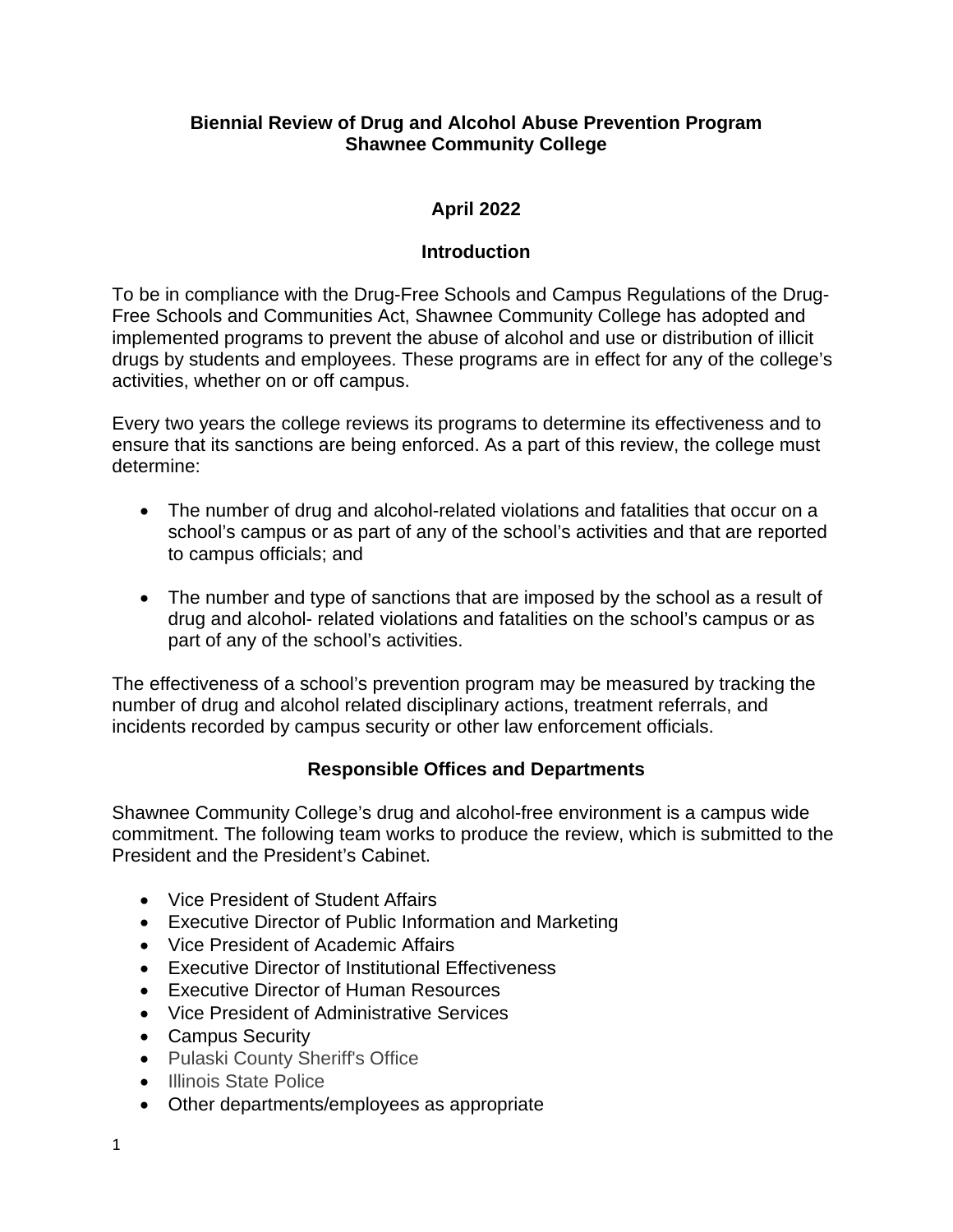## **Research Methods and Data Analysis**

Shawnee utilizes data from annual security reports, student services and human resources. The data indicates any reported use or abuse of alcohol and other drugs and includes sanctions and/or disciplinary actions taken.

## **Annual Security Report**:

|                              |   | 2019 | 2020 |
|------------------------------|---|------|------|
| Arrests, Drug Abuse          | 0 |      | 0    |
| <b>Violations</b>            |   |      |      |
| Disciplinary Referrals,      | 0 |      | U    |
| <b>Drug Abuse Violations</b> |   |      |      |
| Arrests, Liquor Law          | 0 |      |      |
| <b>Violations</b>            |   |      |      |
| Disciplinary Referrals,      | 0 |      | U    |
| <b>Liquor Law Violations</b> |   |      |      |

#### **Student Sanction Statistics**:

|      | <b>Number of Offenses</b> | <b>Outcome/Action Taken</b> |
|------|---------------------------|-----------------------------|
| 2019 |                           | N/A                         |
| 2020 |                           | N/A                         |

#### **Employee Sanction Statistics:**

|      | <b>Number of Offenses</b> | <b>Outcome/Action Taken</b> |
|------|---------------------------|-----------------------------|
| 2019 |                           | N/A                         |
| 2020 |                           | N/A                         |

# **Current Shawnee College Policy and Procedures**

#### **(4380) Drug and Alcohol-Free Work Place Policy**

# **ALCOHOL AND CONTROLLED SUBSTANCES COMPLIANCE AND TESTING**

It is the policy of the Board of Trustees that Shawnee Community College satisfy the requirements of the federal and state Drug Free Workplace Acts (41USCA, 701 et seq. and 30 ILCS 580/1, et seq.) and the Drug-Free Schools and Communities Act (20 U.S.C. 1145g part 86 of the Drug and Alcohol Abuse Prevention Regulations), and make good faith efforts to maintain a drug- and alcohol-free campus.

#### **Interpretation and Implementation of Policy 4380** (Procedure No. 4380A)

The federal government regulates drugs through the Controlled Substances Act (21 U.S.C. § 811), which does not recognize the difference between medical and recreational use of marijuana. Shawnee Community College recognizes drug and alcohol dependency as an illness and a major health problem. Thus, to comply with the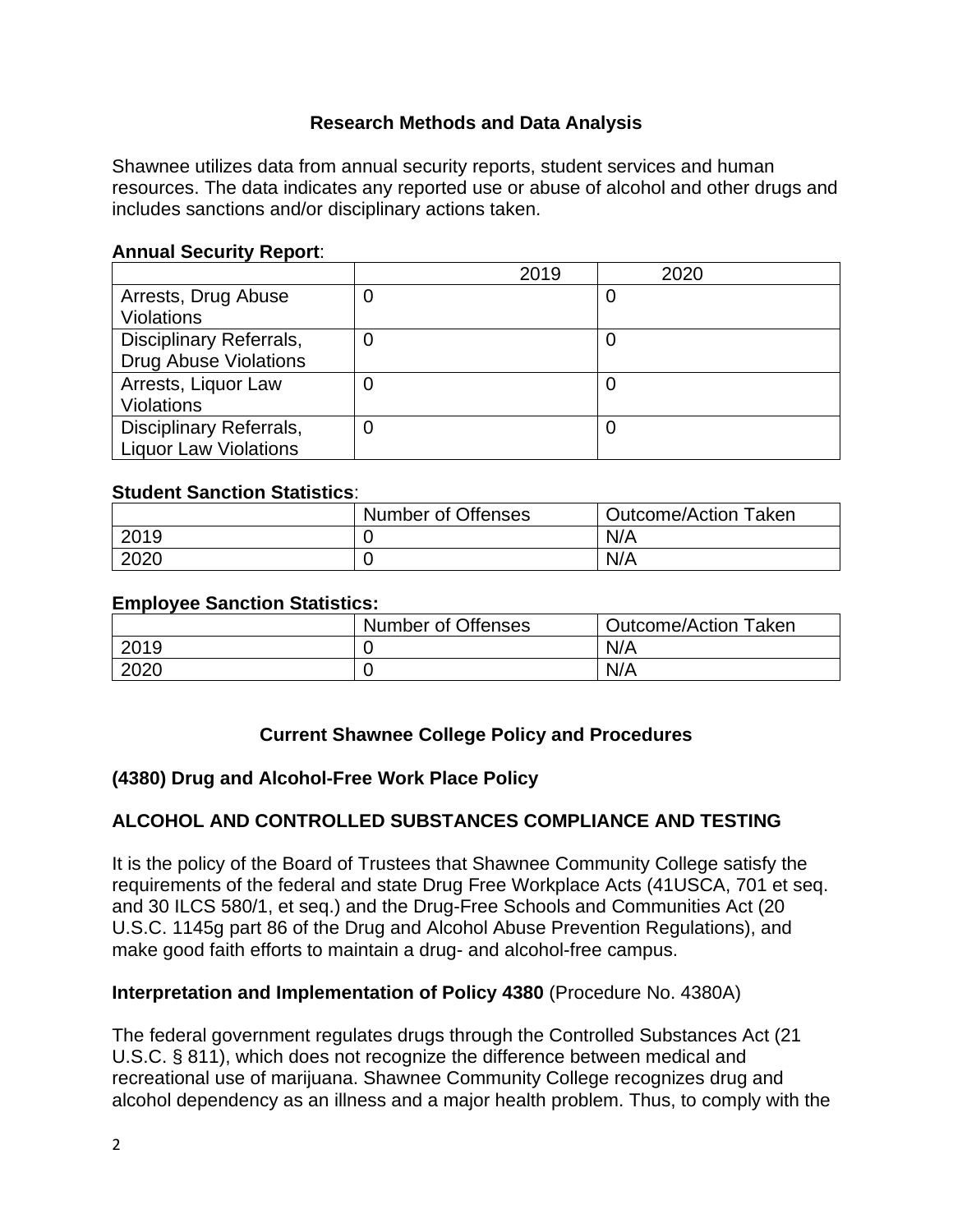Federal Drug-Free School and Communities Act, the College prohibits the use, possession, manufacture, or distribution of all cannabis, cannabis products, or any substances containing THC (tetrahydrocannabinol), including medical marijuana, upon any property owned, leased, or occupied by the College, or as part of any of the College's activities.

The Compassionate Use of Medical Cannabis Pilot Program Act, an Illinois law that permits the use of medical marijuana by persons possessing lawfully issued medical marijuana cards, also states, "Nothing in this Act shall prevent a university, college, or other institution of post-secondary education from restricting or prohibiting the use of medical cannabis on its property."

No person shall possess, use or have under his/her control narcotics, dangerous drugs, synthetic drugs, or any controlled substance without a prescription including, but not limited to, Marijuana, Methamphetamines, Barbiturates, Cocaine, or hallucinogens in any building or on any property owned or controlled by the College. Additionally, any person suspected of selling controlled substances and/or dangerous drugs as described above will be immediately reported to campus security or law enforcement for an investigation and may be subsequently subject to civil prosecution, criminal prosecution, as well as any College actions pursuant to the policies of the College. The College may hold persons responsible for their behavior at all times.

The Illinois Cannabis Regulation and Tax Act (CRTA), authorizing individuals over the age of 21 to recreationally use Marijuana in the State of Illinois does not change the College's prohibition or otherwise authorize a student or employee of the College to use Marijuana on College-owned or operated property. Federal law, including the Drug-Free Workplace Act and the Drug-Free Schools and Communities Act, continues to prohibit the use of Marijuana. Thus, Marijuana use, possession, production, manufacture, sale, possession with intent to sell, trafficking, or distribution, even if in compliance with CRTA, is prohibited on campus.

#### **Alcohol and Controlled Substances Non-Compliance** (Procedure No. 4380B)

1) All employees and students shall immediately notify the President or his/her designee of any suspicions or knowledge of an employee or student who unlawfully manufactures, distributes, dispenses, possesses, uses, or is suspected of being under the influence of alcohol, any controlled substance, or medical Marijuana upon any property owned, leased, or occupied by the College, or as part of any of the College's activities. This also pertains to prescription drugs being taken without a doctor's authorization or without the proper prescription. It is the employee's responsibility to check the potential effects of prescribed drugs and over-the-counter medications with the doctor or pharmacist before starting work, and to immediately let a supervisor know when such use makes it unsafe for the employee to report to work or fulfill job responsibilities. A student should be mindful of the side effects of a prescribed drug and let someone at the College know if such use of the prescribed drug is going to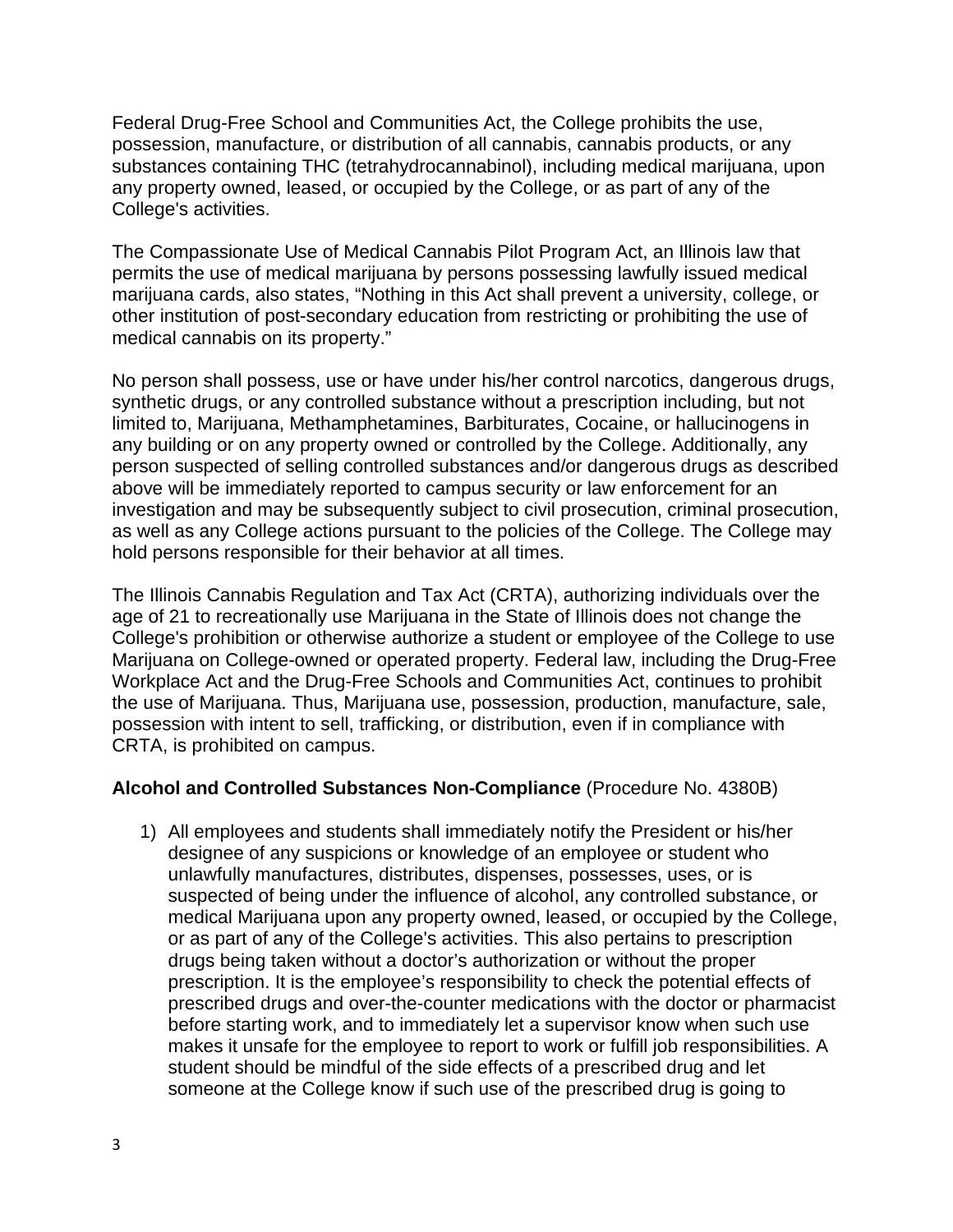interfere with the student's ability to attend class, participate in activities associated with the College or prevent the student from being able to complete work or an assignment. A student's ability to make up work or complete an assignment at a different time will be determined on a case-by-case basis and at the discretion of the department or instructor from which or by whom the Student's work and assignment is assigned.

- 2) All employees and students shall immediately notify the President or his/her designee of any suspicions or knowledge of an employee or student who possess any type of contraband or paraphernalia that is associated or affiliated with the use, possession, distribution, or manufacturing of any illegal or controlled substance or drug while upon any property owned, leased, or occupied by the College, or as part of any of the College's activities.
- 3) Students or employees who violate Policy 4380 may be required to complete an appropriate rehabilitation program for help in dealing with drug or alcohol abuse. The violator will be subject to disciplinary action, up to and including termination or expulsion.
- 4) The President or his/her designee shall notify any relevant federal or state grantor agency of the confirmed violation with ten (10) days to ensure compliance with the Drug-Free Work Place Act.
- 5) Additional acts, or failures to act, shall be considered violations of this Policy:
	- a. Storing any illegal drug, drug paraphernalia, cannabis or alcohol in or on property owned or controlled by the College.
	- b. Failing to notify an employee's supervisor prior to starting work of any known side effects of medications, prescription drugs, or other chemical compounds or supplements of any kind, including cannabis, that the employee is taking (or has taken) which might affect the performance of the employee's duties.
	- c. Failing to provide, within one (1) workday following a request, documentation confirming a valid prescription for any drug or medication identified by a positive drug test.
	- d. Failing to adhere to the requirements of any drug or alcohol treatment program in which the employee is enrolled as a condition of continued employment.
	- e. Failing to notify the employee's supervisor of any arrest, conviction, or relevant plea (including pleas of guilty and nolo contendere) relating to drugs or alcohol no later than the earlier of the next date the employee is scheduled to work or two (2) calendar days following the arrest, conviction, or plea.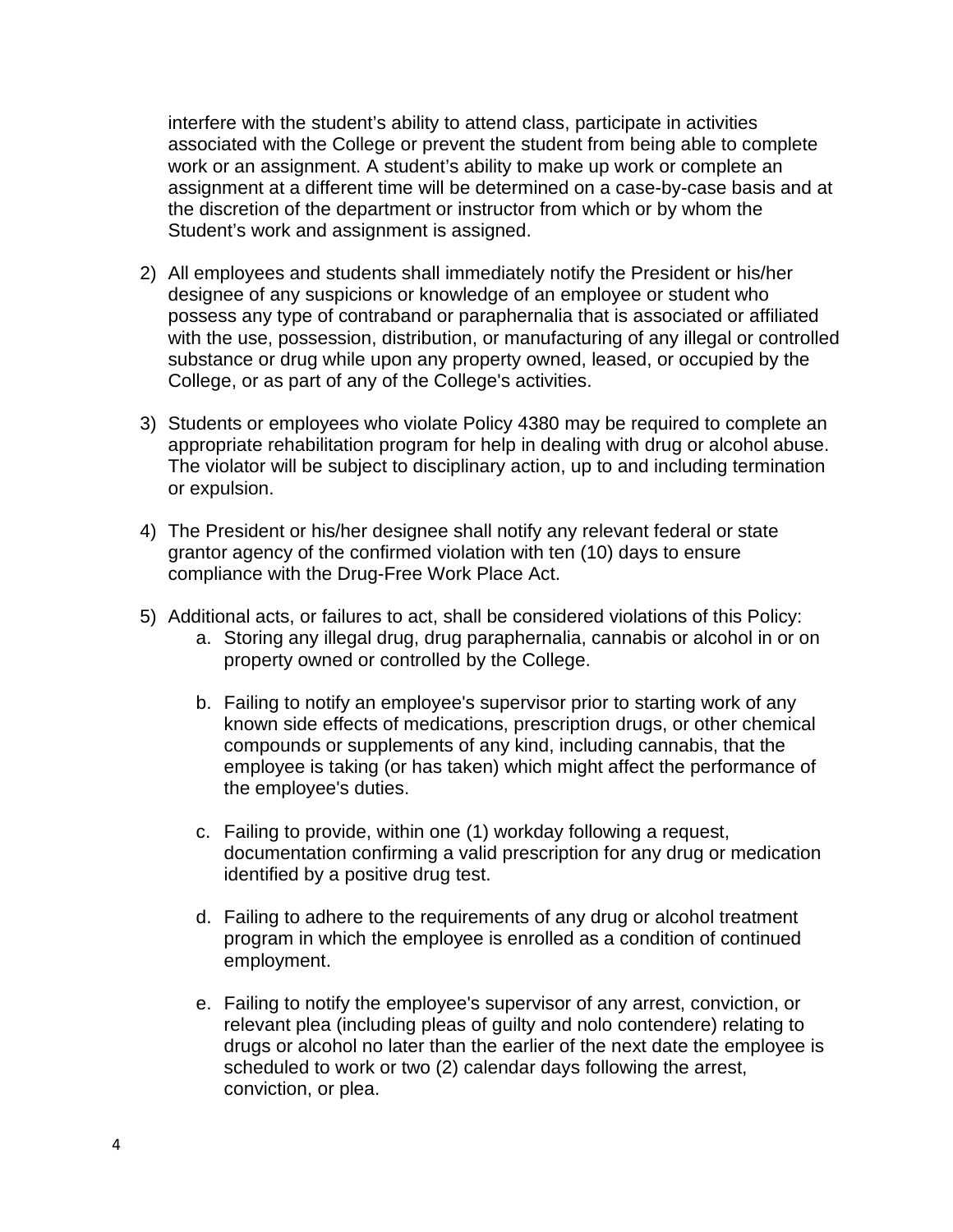- f. Tampering with, adulterating, altering, substituting or otherwise obstructing any testing process required pursuant to this policy.
- g. Performing any safety-sensitive duties while having a blood alcohol concentration of .02 or greater.
- h. Consuming alcohol or cannabis during the eight-hour period following an accident or incident requiring a drug and/or alcohol test before a postaccident alcohol and/or drug test is given.
- i. Reporting for duty or remaining on duty requiring the operation of a commercial vehicle when the employee or the student has used a drug or drugs, except when the use is pursuant to instructions of a physician who has advised the employee that the substance does not adversely affect the employee's ability to safely operate a commercial vehicle.
- 6) When possible, the College shall attempt to have two (2) College employed persons present for any observations of someone thought to be under the influence of a substance or alcohol in violation of this Policy. A summary, including what was observed and who was present, shall be documented, dated and signed by the College employees preparing the document and who made observations of a suspected person violating this Policy.

#### **Alcohol and Controlled Substances Testing** (Procedure No. 4380C)

- 1) Any of the following may be used to test someone suspected of being under the influence of alcohol and/or drugs in violation of this Policy. Testing shall include, but is not limited to, any of the following:
	- a. Urine testing
	- b. Evidentiary breath testing (portable breath alcohol tester, such as a Breathalyzer
	- c. Blood testing
	- d. Hair follicle testing
	- e. Saliva testing
- 2) The College may require prospective employees to take and pass a preemployment drug screening. If so, offers of employment are conditional on the successful results of the drug screening procedure. Transferred or promoted employees may be required to take and pass a subsequent drug test as a condition of transfer or promotion.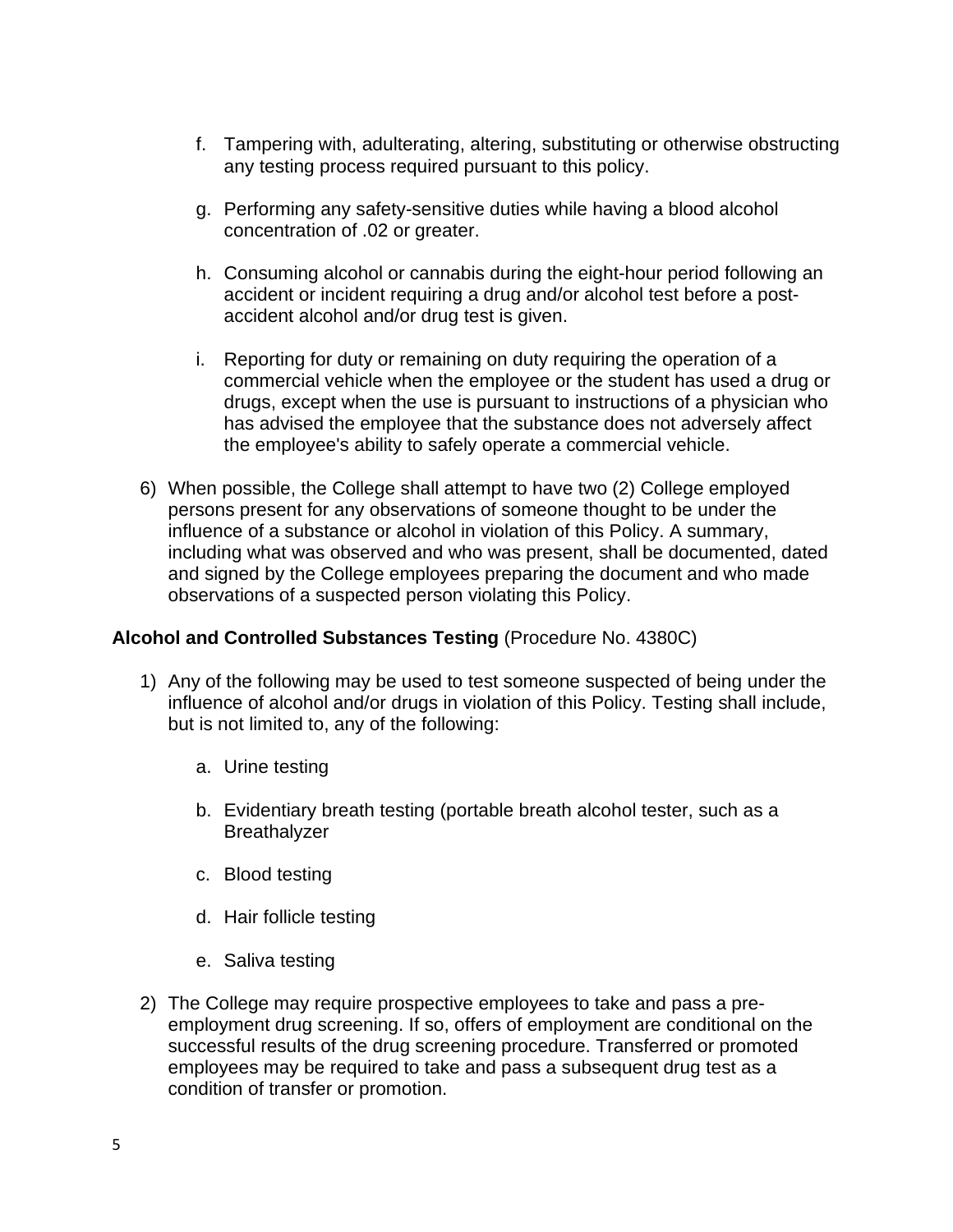- 3) Testing will be mandatory in the following situations:
	- a. Safety-sensitive Positions
		- i) All applicants for safety-sensitive positions (e.g., Truck Driving Instructor and Bus Drivers) are required to pass a Department of Transportation (DOT) pre-employment urine drug test prior to final approval for hire or upon hire.
	- b. Post-Accident
		- i) Post-accident drug and/or alcohol testing will be conducted on the driver and occupants when an accident occurs with a College vehicle. (This test may be waived at the President's discretion.)
	- c. Random Drug Testing
		- i) All positions regulated under DOT will be required to submit to a random drug test.
- 4) The College reserves the right to request a urine or blood test sample from an employee due to reasonable suspicion or cause in the following situations:
	- a) Observable subjective symptoms or unusual behavior by the employee
	- b) Observable objective symptoms, including but not limited to, factors related to the employee's appearance, behavior, speech, and/or other factors
	- c) The odor of alcohol or drugs on the employee's breath or clothes or in an area immediately controlled or occupied by the employee (such as in a vehicle, office, work area, or restroom)
	- d) Alcohol, alcohol containers, illegal or controlled substances, or paraphernalia in the employee's possession or in an area controlled or occupied by the employee (vehicle, office, or restroom)
	- e) Unexplained or significant deterioration in job performance
	- f) Unexplained or significant changes in behavior (e.g., abusive behavior, repeated disregard of safety rules or procedures, insubordination, etc.)
	- g) Criminal citations, arrests or convictions involving drugs or alcohol
	- h) Employee admissions regarding drug or alcohol use
	- i) Any involvement in any work-related accident or near misses
	- j) Reasonable suspicion that the employee has been or may have been involved in the use, possession, transfer, distribution, manufacture, and/or sale of drugs or alcohol upon any property owned, leased, or occupied by the College, or as part of any of the College's activities, or while operating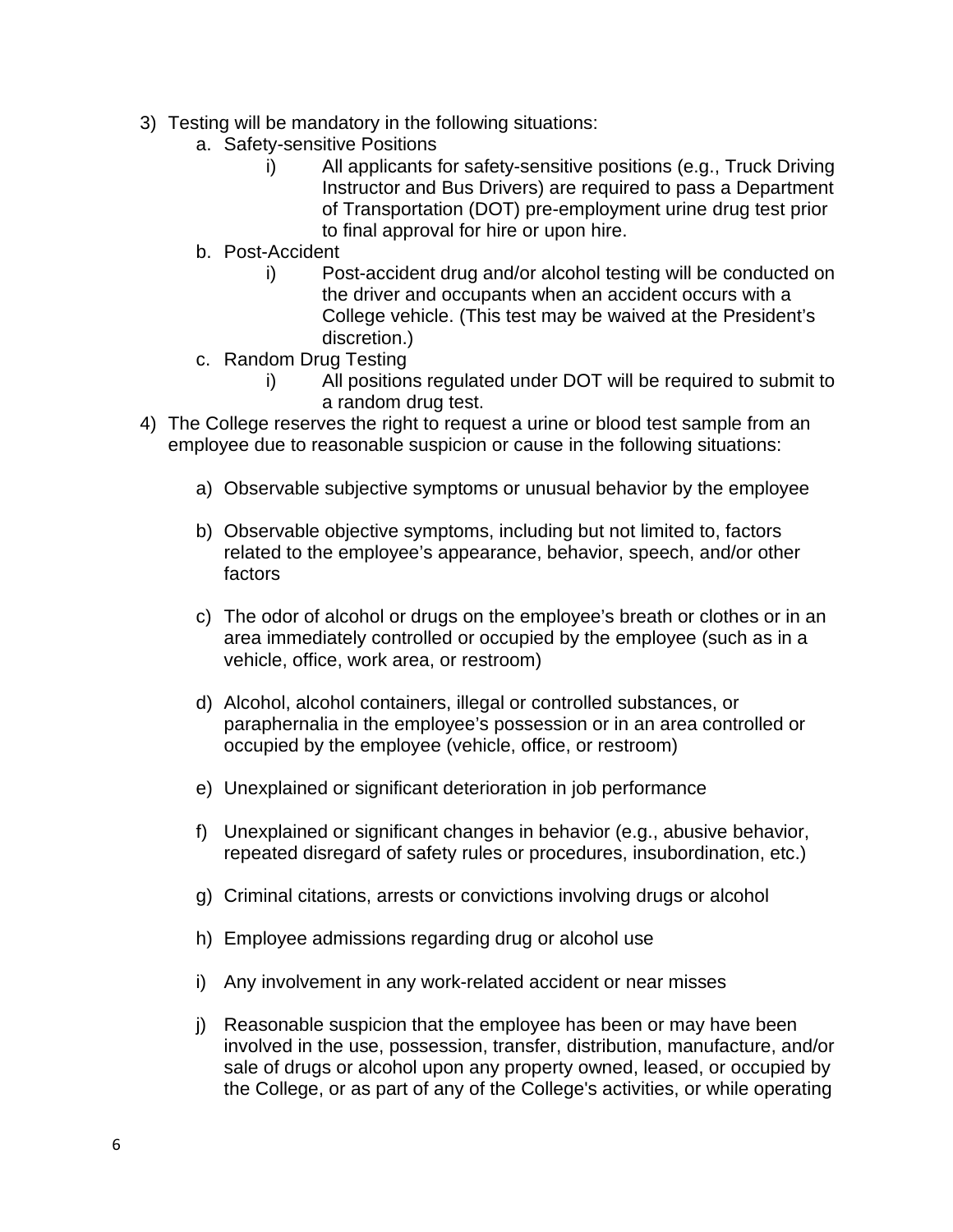a vehicle or potentially dangerous equipment that is owned, leased or controlled by the College, or while the employee is acting on the College's behalf

- k) A test results in a finding of a diluted sample or reasonable suspicion that a sample has been tampered
- l) Any reason to believe an employee tampered with a previous urine or drug test.
- 5) Prior to enrollment in such educational programs deemed by the administration to require drug testing or participation in extracurricular activities, students must agree to participate in the drug screening program.
- 6) Recognizing that certain educational programs and/or activities expose students, participants, faculty, staff, and observers to a greater risk of injury due to the nature of the activity, the Board authorizes the Administration and its designees the right to randomly test students/participants enrolled in such programs for the illegal use of any controlled substance or the use of legal substances impairing the ability of the student/participant to perform an activity or participate in any College-sponsored event.
- 7) Certain fields of study require practical experiences that should be practiced without impaired judgment from the use of alcohol or controlled substances. All students in health care and other required programs must pass a drug screening test before entering their practicum/clinical/externship, as well as be subject to random testing throughout their program.
- 8) Students may also be tested if there is reasonable suspicion that illegal use of any controlled substance or alcohol or the abuse of legal drugs has occurred in such a manner that an individual's ability to safely participate in an activity has been compromised or has compromised others attending or participating in the activity on the College premises.
- 9) A reasonable suspicion referral for testing will be made on the basis of documented objective facts and circumstances that are consistent with shortterm effects of substance abuse.
	- a. If the test has been administered to an employee, the employee may be placed on an immediate suspension from work until the results are obtained. If suspended, the employee may be suspended with or without pay at the College's sole discretion and subject to other requirements of the College. If an employee's test is positive and reveals the employee is intoxicated or under the influence of narcotics or prescribed or over-thecounter medications in excess of prescribed dosages, stimulants, amphetamines, barbiturates, or illegal or controlled drugs, the employee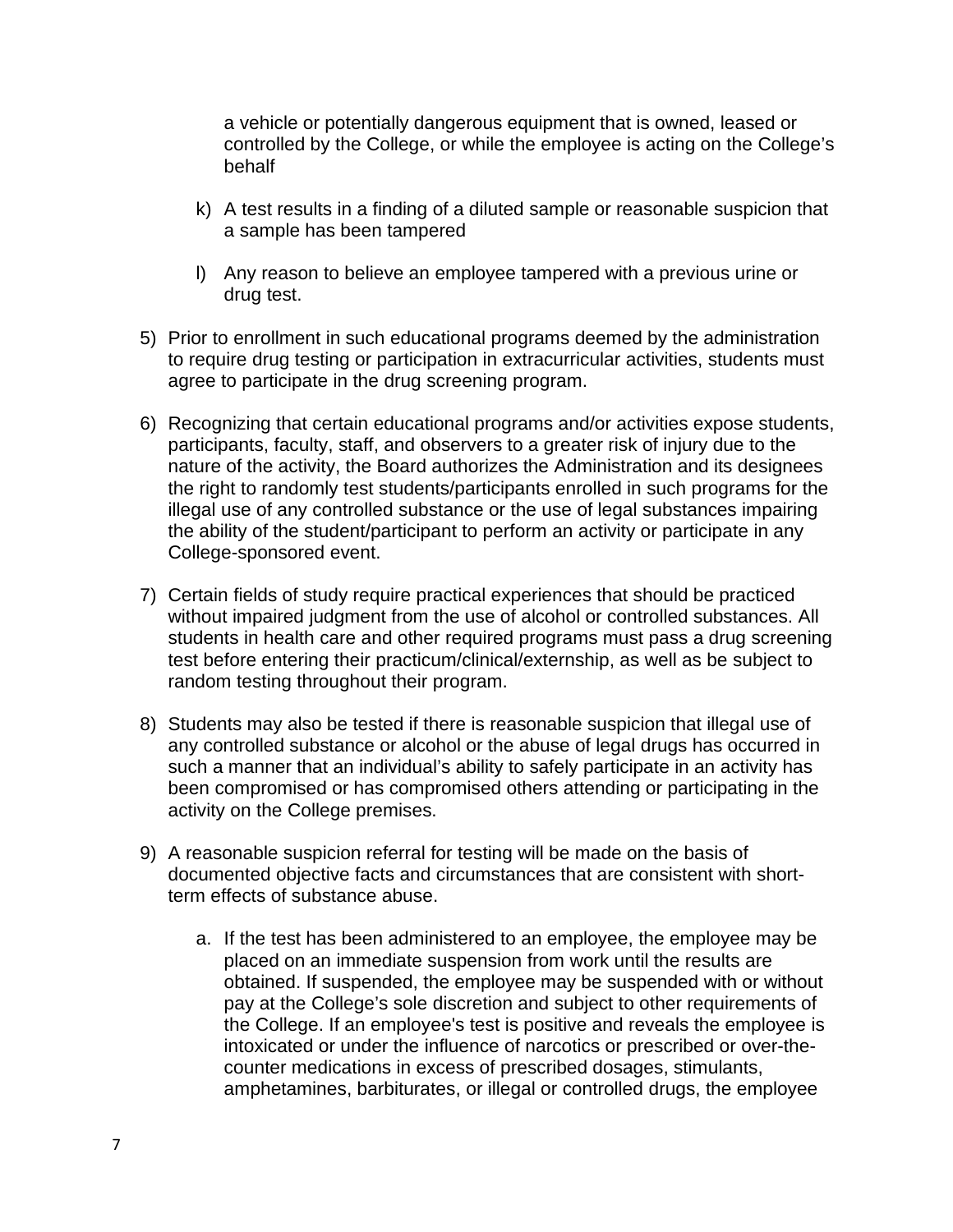will be subject to disciplinary action, up to and including immediate termination. Results shall be maintained in a confidential manner in accordance with federal, state and/or local law. Employees subject to testing may request written test results, and in the event of a positive test, employees may request an explanation of the results in a confidential setting.

- b. If the test has been administered to a student, the student may be placed on an immediate suspension from being present on campus or at campussponsored events until the results are obtained. If suspended, the student may be suspended with or without the opportunity to make-up missed coursework at the College's sole discretion and subject to other requirements of the College. If a student's test is positive and reveals the student is intoxicated or under the influence of narcotics, prescribed or over-the-counter medications in excess of prescribed dosages, stimulants, amphetamines, barbiturates, or illegal or controlled drugs, the student will be subject to disciplinary action, up to and including immediate expulsion. Results shall be maintained in a confidential manner in accordance with federal, state and/or local law. Students subject to testing may request written test results, and in the event of a positive test, students may request an explanation of the results in a confidential setting.
- 10) The College, at its sole and exclusive discretion, may require an employee or a student who has tested positive in violation of this Policy to submit to an alcohol and/or drug test before returning to duty (if an employee) or returning to College activities (if a student). This shall be considered a fitness for duty or participation test.

#### **Duty to Cooperate** (Procedure No. 4380D)

- 1) An employee's failure or refusal to cooperate with this procedure when requested to do so will be considered insubordination and may result in disciplinary action against the employee, up to and including termination, and, if appropriate, referral for prosecution by local, state, or federal law enforcement agencies. Failure or refusal to cooperate includes, but is not limited to:
	- a. Refusal to consent to testing, to submit a sample, or to sign required forms
	- b. Refusal to cooperate regarding notifications of Policy 4380 violations (for example, refusing to courteously and candidly cooperate in any interview or investigation, including any form of truthfulness, misrepresentation or misleading statements or omissions
	- c. Any form of dishonesty in the investigation or testing process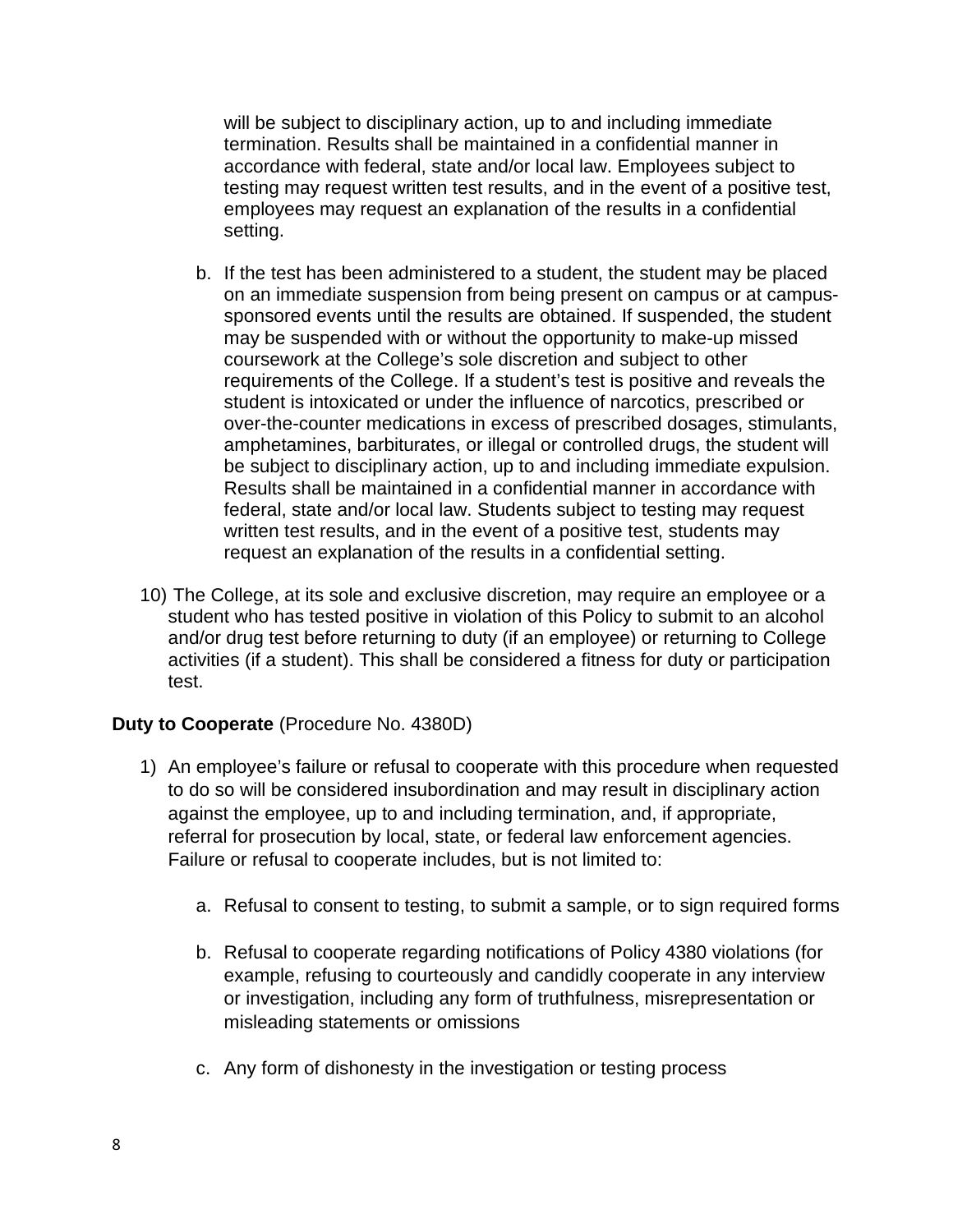- 2) In addition, the Board authorizes the Administration and its designees the right to remove any individual who appears to be under the influence of any controlled substance (drugs and/or alcohol) or who appears to be unduly under the influence of any legal or illegal drug impairing the immediate safety of the said individual or others participating in a College activity or while on College premises.
- 3) The College reserves the right, at its sole and exclusive discretion, to conduct unannounced searches of its facilities and properties for alcohol and/or illegal or controlled substances. Employees and students are expected to cooperate in such searches.
	- a. Searches of employees and students and their personal property may be conducted when there is reasonable suspicion that an employee or student is in violation of this policy.
	- b. Employees and students acknowledge that the College is a public institution and by receiving employment or being enrolled in instruction or participating in College activities there is a reduced expectation of privacy. The protection and safety of employees, students and the general public outweigh any expectation of privacy on College-owned and controlled property and/or in vehicles.
	- c. An employee's consent to such a search is required as a condition of employment and the employee's refusal to consent may result in disciplinary action, up to and including termination.

Each year the college distributes to all students a student handbook which outlines the college's position on drug and alcohol-related activity.

# **Student Code of Conduct**

Possession, use, furnishing of, on the campus or college-owned or supervised property, any drugs or controlled substances which the possession, use, or furnishing of is illegal by municipal, state or federal law may result in expulsion, suspension, probation or reprimand.

Failure to comply with Shawnee Community Colleges board policy and/or state regulations regarding the consumption of alcohol while on the campus or at any college supervised activity may result in probation or reprimand with or without loss of privileges.

# **Penalties and Sanctions**

In order to protect its educational purposes and process, the College has the authority to penalize or impose sanctions on any student found guilty of the commission of an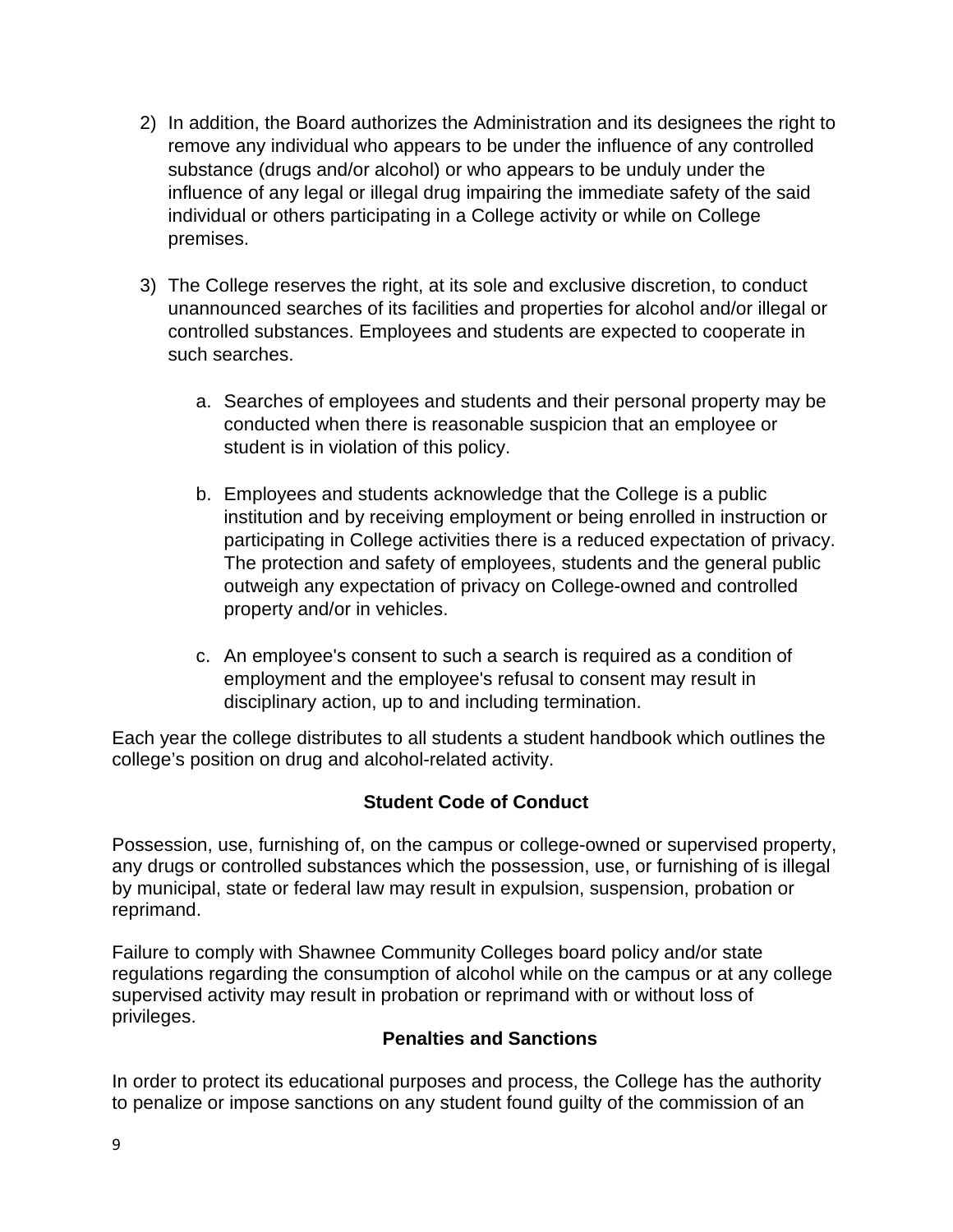offense or breach of regulations, and the College has provided for certain procedures in cases involving the alleged infraction of college regulations.

Possible penalties and sanctions will be applied by the Vice President of Student Success & Services.

Penalties and sanctions which require automatic hearings:

## **Expulsion**

- 1) This sanction is one of involuntary separation of the student from Shawnee Community College. The separation is permanent in the sense that it does not project a definite time of eligibility to return.
- 2) Students dismissed may be assigned the grade which would be appropriate if they were withdrawing voluntarily; except in those cases of academic dishonesty, which carry a failing grade as a part of the disciplinary action.
- 3) Students dismissed under this code may be reinstated only upon the favorable action of a petition for reinstatement by the President or his/her designee.
- 4) Penalties and sanctions which do not require automatic hearings but which may be appealed to the Disciplinary Hearing Committee:

#### **Suspension**

- 1) This sanction is one of involuntary separation of the student from Shawnee Community College for a definite period of time after which the student is eligible to return.
- 2) Students suspended may be assigned a grade which would be appropriate if they were withdrawing voluntarily; except in those cases of academic dishonesty, which carries a failing grade as a part of the disciplinary action.
- 3) The Vice President of Student Success & Services may establish additional requirements in individual cases and these requirements must be fulfilled to the Vice President's satisfaction prior to reinstatement.
- 4) In the event a student is suspended, the student shall be afforded an opportunity to request a review hearing before the Disciplinary Hearing Committee.

#### **Probation**

- 1) This is a sanction which may preclude the individual from representing Shawnee Community College in any official capacity such as intercollegiate activities including athletics or student office and it may include loss of privileges.
- 2) It is invoked for a specific period but shall not be less than three months or more than one calendar year.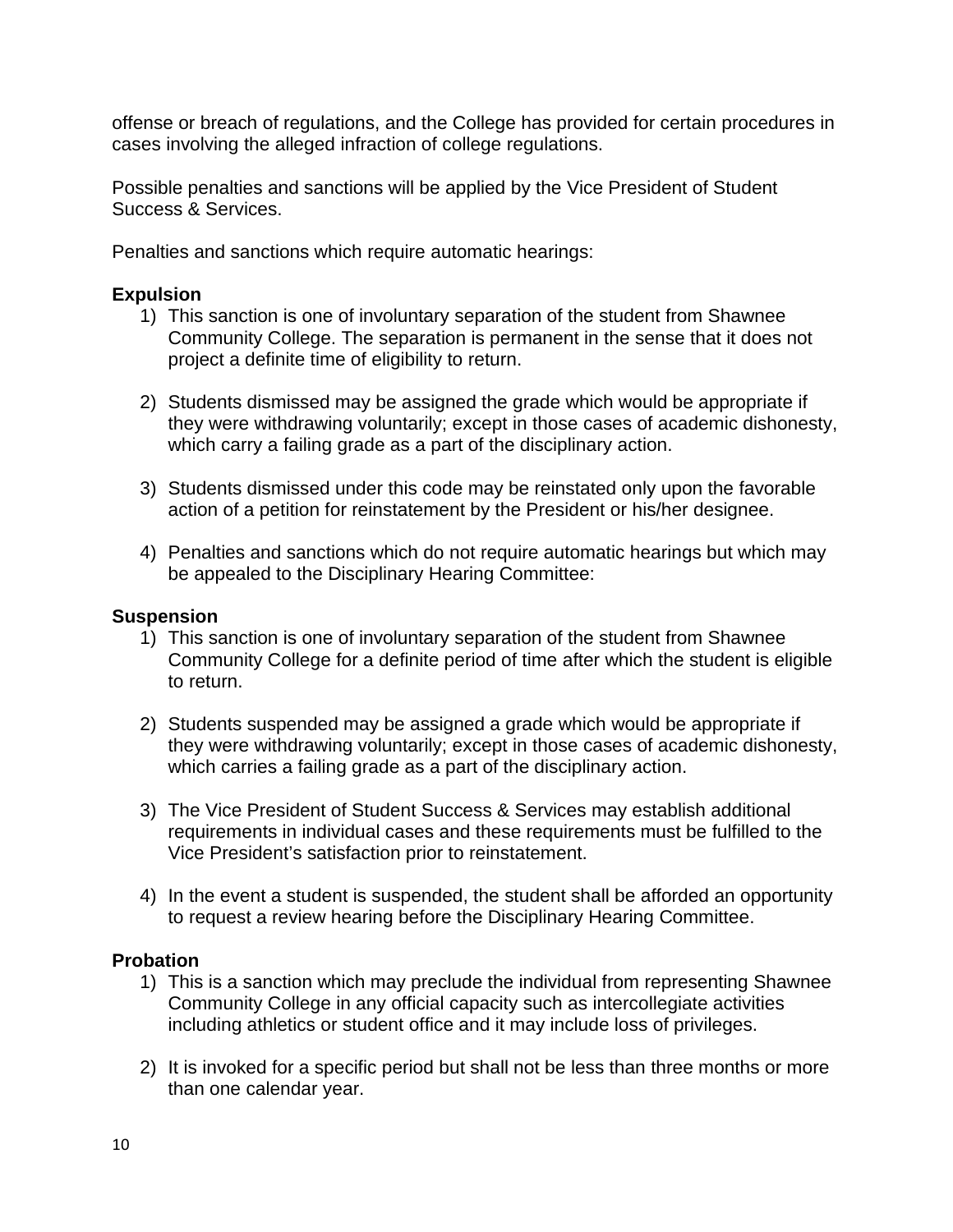3) A student is liable for dismissal or suspension if involved in any act of misconduct including violation of the terms of probation while on this probation.

## **Reprimand**

- 1) This is a sanction imposed with or without loss of designated privileges for a definite period of time not to exceed one calendar year.
- 2) A reprimand may include the loss of such privileges as may be consistent with the offense committed.
- 3) The violation of the terms of a reprimand, while under a reprimand, may lead to the student being placed on probation.

# **Disciplinary Procedures**

Effective Date of Penalties and Sanctions

All disciplinary sanctions specified in this code will begin:

- 1) When the appeal period has expired.
- 2) When the student has waived his/her right to appeal by not initiating appeal action within the time limit.
- 3) Upon the completion of an interim suspension by the President.
- 4) When specified by the final educating body.

The college maintains a resource guide for employees, students and the community at large. The resource guide is located on the college's webpage and lists available drug and alcohol counseling, treatment and rehabilitation programs.

# **Effects of Drugs and Alcohol**

Alcohol and drugs are all mood altering in some fashion and all affect different parts of the brain, some of which are responsible for motor skills, visual and auditory perception, short and long-term memory as well as emotional wellness.

Depending on dosage and duration, addiction (and alcoholism) can develop. Illicit drugs and classifications of substances include Marijuana, Stimulants (cocaine), Depressants (valium, alcohol), Opiates (heroin) and Hallucinogens (LSD).

Substance abuse and alcohol abuse are also risk factors associated with heart disease, ulcers, HIV/AIDS, suicide, clinical depression just to name a few. The American Medical Association recommends that pregnant women abstain from alcohol and tobacco (as well as illicit drugs) during pregnancy and nursing.